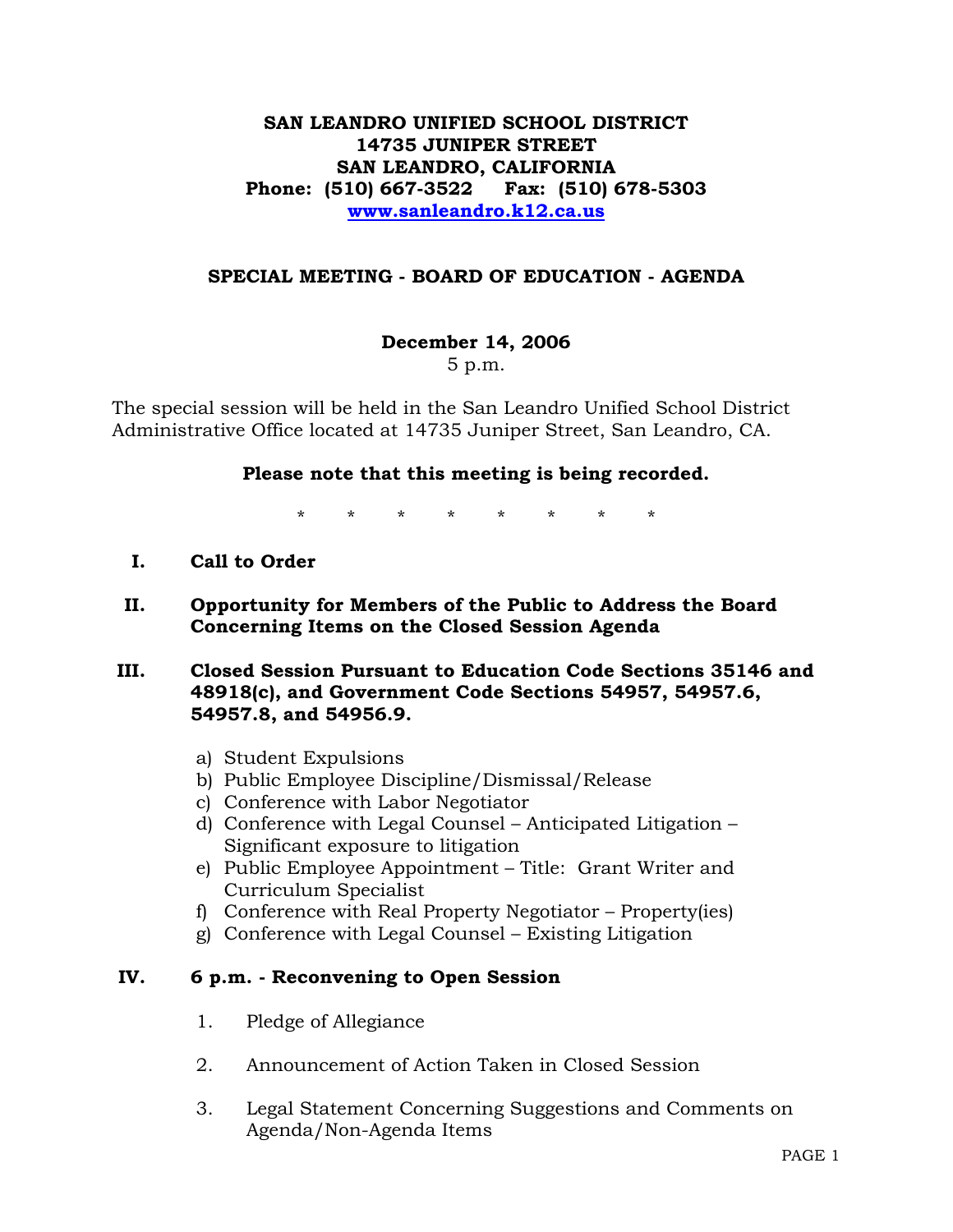Members of the audience who wish to address the Board are asked to complete the yellow card available at the entrance and submit it to the Board President. Speakers who have completed the card will be called when the item is reached on the agenda or, for non-agenda items, during the Public Testimony. Cards are to be turned in before the item is reached on the agenda. Please note that this meeting is being recorded.

 State law prohibits the Board of Education from taking any action on or discussing items that are not on the posted agenda except to A) briefly respond to statements made or questions posed by the public in attendance; B) ask questions for clarification; C) provide a reference to a staff member or other resource for factual information in response to the inquiry; or D) ask a staff member to report back on the matter at the next meeting and/or put it on a future agenda. (Government Code Section 54954.2(a))

# **V. PRESENTATIONS**

\* Assistant Superintendent Leon Glaster and Acting Business Manager Doug D'Amour will present the First Interim Report for 2006-2007 Fiscal Year.

## **VI. CONSENT**

## Educational Services

| $3.1-C$              | <b>Staff Recommendation:</b>                  |  |             |                     |
|----------------------|-----------------------------------------------|--|-------------|---------------------|
| <b>School Safety</b> | Approve the 2006-2007 School Safety           |  |             |                     |
| Plans, 2006-2007     | Plans or Garfield, Jefferson, Madison,        |  |             |                     |
|                      | McKinley, Monroe, Roosevelt, Washington,      |  |             |                     |
|                      | Wilson Elementary Schools, John Muir,         |  |             |                     |
|                      | Bancroft Middle Schools, San Leandro          |  |             |                     |
|                      | High School, Lincoln/Lighthouse, and San      |  |             |                     |
|                      | Leandro Adult School.                         |  |             |                     |
|                      | Motion                                        |  | Second Vote |                     |
| $3.2 - C$            | <b>Staff Recommendation:</b>                  |  |             |                     |
| Addendum to the      | Approve the addendum to the Single<br>Will be |  |             |                     |
| Single School        | School Plan for Jefferson Elementary          |  |             | emailed to<br>Board |
| Plan for Jefferson   | School for 2006-2007.                         |  |             | members             |
| Elementary           | Motion Second                                 |  | Vote        | in the<br>afternoon |
| School, 2006-        |                                               |  |             | of Dec. $13$ ,      |
| 2007                 |                                               |  |             | 2006                |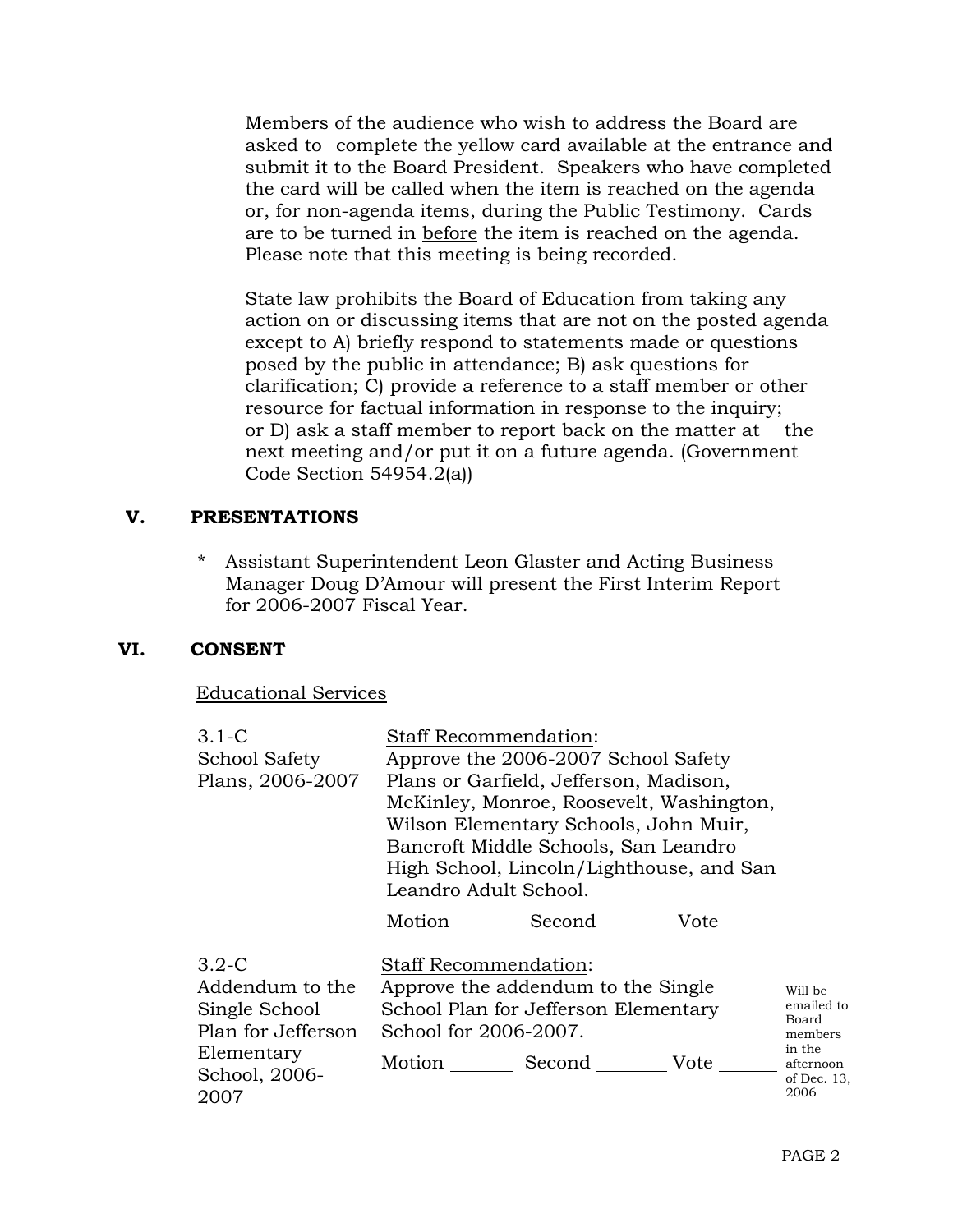| $3.3 - C$<br>Proposed Site<br>Discretionary<br><b>Block Grant</b><br><b>Expenditure Plans</b><br>for Jefferson, | <b>Staff Recommendation:</b><br>Approve the proposed Site Discretionary<br>Block Grant expenditure plans for<br>Jefferson, Monroe and Washington<br>Elementary Schools.                                          |
|-----------------------------------------------------------------------------------------------------------------|------------------------------------------------------------------------------------------------------------------------------------------------------------------------------------------------------------------|
| Monroe and<br>Washington<br>Elementary<br>Schools                                                               | Motion _________ Second __________ Vote _____                                                                                                                                                                    |
| $3.4 - C$<br>Proposed<br>Stipulated<br>Expulsion                                                                | Staff Recommendation:<br>Approve the proposed stipulated expulsion<br>recommendation from the Director of<br>Student Support Services for student<br>E8-06/07.                                                   |
|                                                                                                                 | Motion Second Vote                                                                                                                                                                                               |
| $3.5-C$<br>Proposed<br>Stipulated<br>Expulsion                                                                  | Staff Recommendation:<br>Approve the proposed stipulated expulsion<br>recommendation from the Director of<br>Student Support Services for student<br>E9-06/07.<br>Motion _________ Second _________ Vote _______ |
| $3.6-C$<br>Proposed<br>Stipulated<br>Expulsion                                                                  | Staff Recommendation:<br>Approve the proposed stipulated expulsion<br>recommendation from the Director of<br>Student Support Services for student<br>E11-06/07.<br>Motion _________ Second _________ Vote ____   |
| Business, Operations and Facilities                                                                             |                                                                                                                                                                                                                  |
| $4.1-C$<br>Jefferson<br><b>Elementary New</b><br>School-<br><b>Contractor Notice</b>                            | Staff Recommendation:<br>Approve the Jefferson Elementary New<br>School: Bid Package #03-01 Contractor<br>Notice of Completion.<br>Motion Second<br>$V_{\alpha}$                                                 |

of Completion Motion \_\_\_\_\_\_\_\_ Second \_\_\_\_\_\_\_\_\_ Vote \_\_\_\_\_\_\_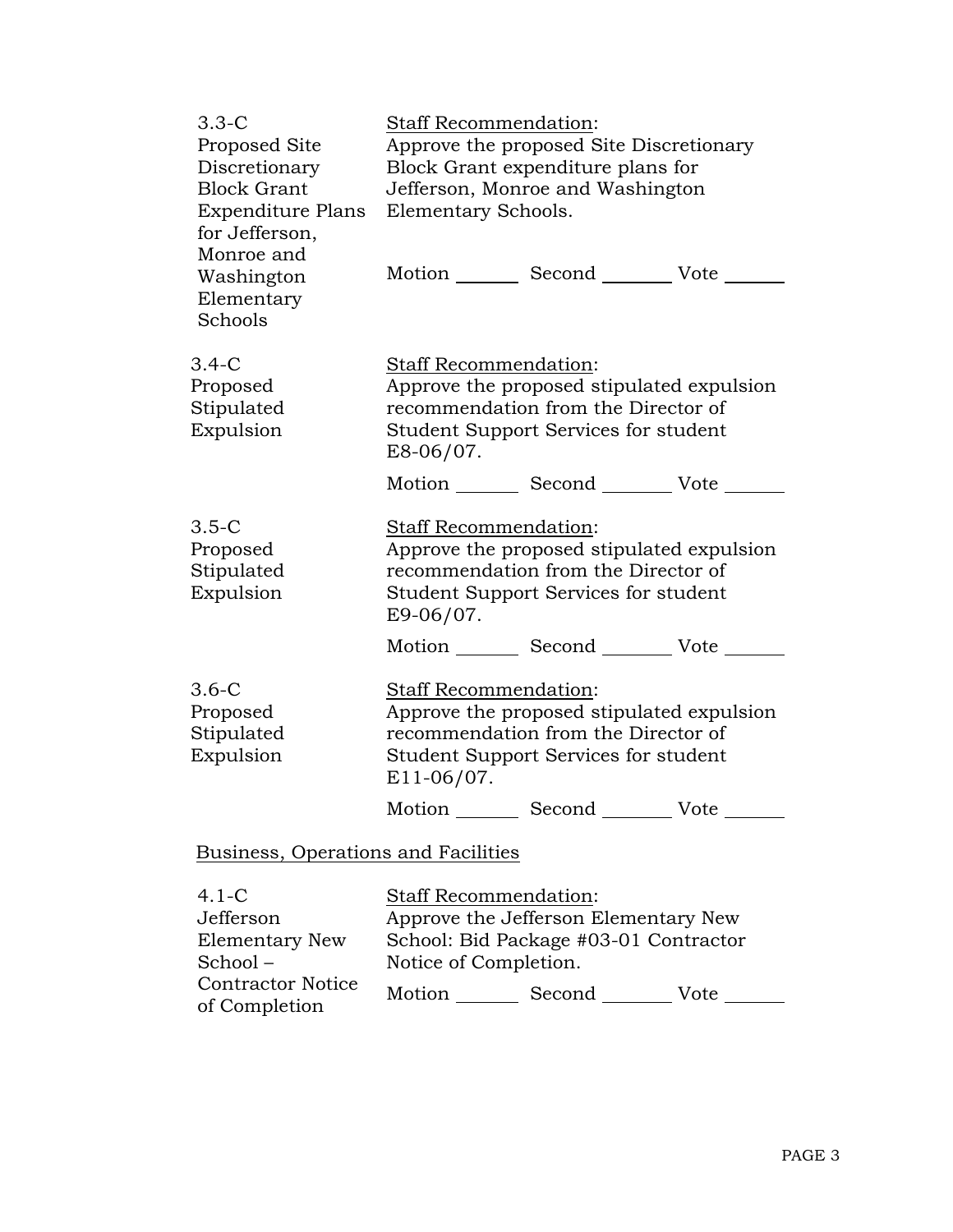| $4.2-C$<br>Change Order No.<br>1, John Muir<br>Adult School<br>Phase 11 Building<br>Project     | Staff Recommendation:<br>Approve Change Order No. 1 for Design<br>Building systems, Inc., for the John Muir<br>Adult School Phase II Building Project, Bid<br>Package No. 06-06, a decrease of 2.8% of<br>the original contract sum.   |                                                           |
|-------------------------------------------------------------------------------------------------|----------------------------------------------------------------------------------------------------------------------------------------------------------------------------------------------------------------------------------------|-----------------------------------------------------------|
|                                                                                                 | Motion _________ Second __________ Vote _______                                                                                                                                                                                        |                                                           |
| $4.3-C$<br>Change Order No.<br>2, John Muir<br>Adult School<br>Phase II Site Work<br>Project    | Staff Recommendation:<br>Approve Change Order No. 2 for Design<br>Building Systems, Inc., for the John Muir<br>Adult School Phase II Site Work Project, Bid<br>Package No. 06-06, an increase of 1.9% of<br>the original contract sum. |                                                           |
|                                                                                                 | Motion Second Vote                                                                                                                                                                                                                     |                                                           |
| $4.4-C$<br>First Interim<br>Report for<br>2006/2007<br>Fiscal Year                              | Staff Recommendation:<br>Approve the First Interim Report for the<br>2006/2007 fiscal year.<br>Motion Second Vote                                                                                                                      | The report<br>will be<br>delivered on<br>Dec. 13,<br>2006 |
| $4.5 - C$<br>Resolution #06-56<br>to Declare Certain<br>Equipment<br>Surplus and/or<br>Obsolete | Staff Recommendation:<br>Adopt Resolution #06-56 to declare certain<br>equipment surplus and/or obsolete due to<br>the age and condition of the designated<br>equipment.                                                               |                                                           |
|                                                                                                 | Second _______<br>Motion<br>Vote                                                                                                                                                                                                       |                                                           |

# **VII. CONFERENCE**

Human Resources

| $2.1-CF$                 | <b>Staff Recommendation:</b>                           |  |  |
|--------------------------|--------------------------------------------------------|--|--|
| Communication            | The Board will discuss and consider extending          |  |  |
|                          | Outreach Specialist the term of the Community Outreach |  |  |
| Position Extension       | Specialist position through June 30, 2008.             |  |  |
| through June 30,<br>2008 | Motion<br>Second<br>Vote                               |  |  |